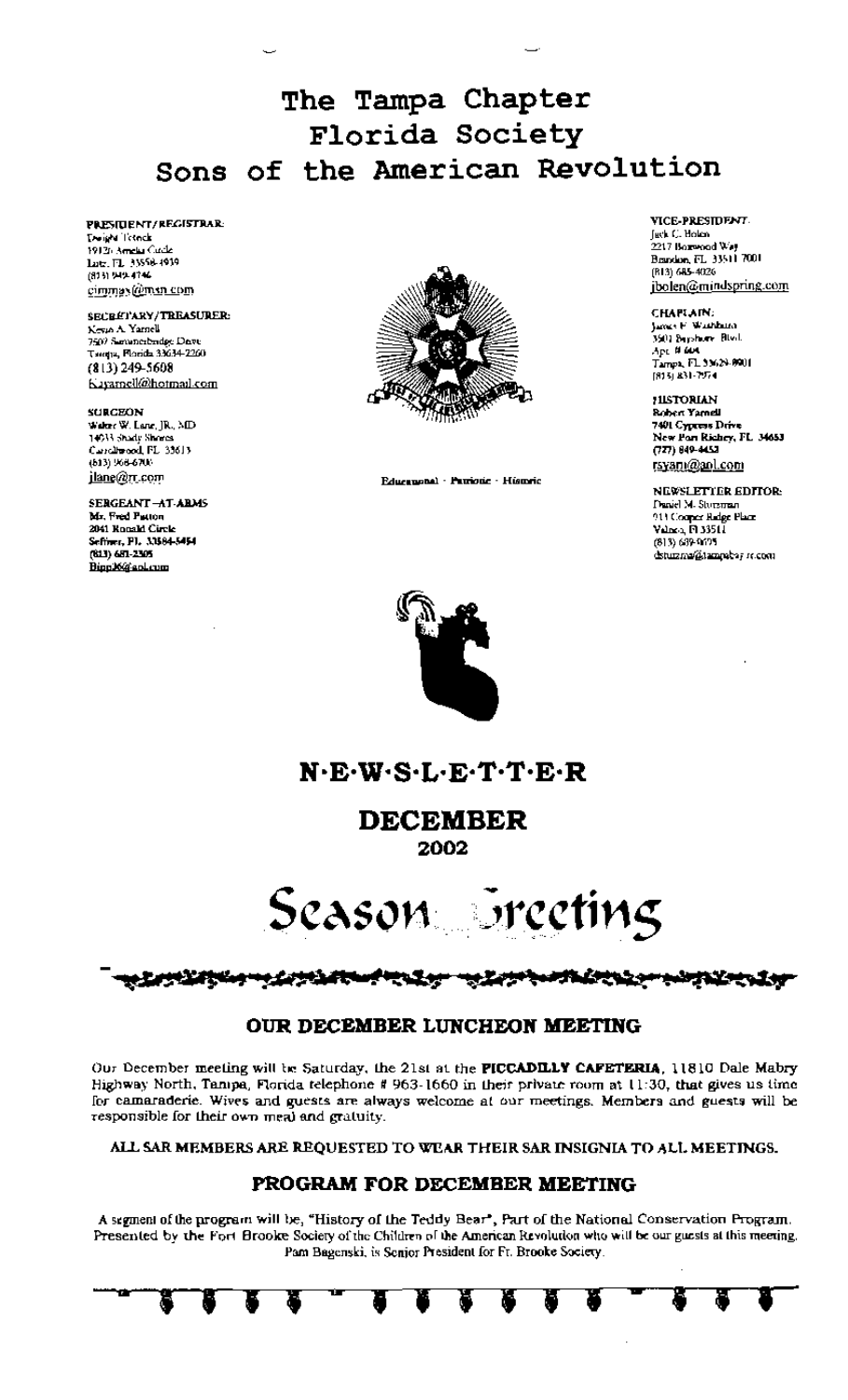### 2003 MEMBERSHIP DUES

Please pay your 2003 membership dues promptly by making a check payable to The Tampa Chapter, FLSSAR and mailing to: Kevin A. Yaruell 7507 Summerhridge Drive Tampa, FL 33634-2260

| Nutlongl Dues     | 8 25.00 |
|-------------------|---------|
| State Ducs        | 20.00   |
| Chapter Dues      | 10.00   |
| <b>Sub Total</b>  | \$55.00 |
| Optional 365 Fund | 3.65    |
| Total             | \$58.66 |
|                   |         |

Note the optional 365 fund goes into the Florida State Society's trust fund and the interest from this fund is used to pay for the programs (such as ROTC medals etc.) that the Chapters participate in on the State and National level.



### MINUTES OF THE NOVEMBER 16, 2002 MEETING OF THE TAMPA CHAPTER SAR AT PICCADILLY CAFETERIA, DALE MABRY HIGHWAY NORTH TAMPA, FLORIDA.

Minutes of the November 16, 2002 ineeting of the Tampa Chapter SAR

President Tetrick called the meeting to order at 12:08. Jim Washburn offered the invocation. The secretary led the pledge to the flag and the President led the pledge to the SAR.

Members present: Jim Washburn, Dwight Tetrick, Fred Patton, Waher Lane, Jack Bolen, Dan Stutzman, Morty Miller, and Kevin Yamell.

Welcome guests: Janch Tetrick, June Patton, June Bolen, and Ben Van Norman a newly transferred member from California. Also present were Officer Michael Skypack and Corporal Larry Timer both of the Tampa Police force.

The SAR membership approved the minutes of the October meeting as published in the newsletter.

The secretary reported that the ROTC medals had been ordered and received. Dues for 2003 need to be in the secretary by December 20.

The treasurer reported a balance of \$2,014.67.

President Tetrick reported that Jim Chambers suffered a stroke (bis past week, Dwight spoke with him and reported that Jim was in good spirits.

We received word that Eric Statzman, son of Dan Stutzman, was accepted into membership of the SAR. Dan reported that Eric utight be in town in December to join us.

The president presented to the membership of the slate of officers suggested by the nominating committee. They have proposed:

President-Dwight Tetrick Vice President- Jack Bolen Secretary / Treasurer- Kevin Yamel) Chaplain- James Washburn Surgeon-Walter Lane, Jr., MD Historian-Robert Yamell Sergeant-at-Arms-Fred Patton Newslener Editor- Daniel Stutzman

The floor was open for additional nominations. None were forthcoming and the nominations were closed. The slate was then unanimously approved.

There being no other business the meeting recessed for lunch,

President Tetrick reconvened the meeting and introduced Vice President Jack Rolen Jack introduced Officer Michael Skypack our Law Enforcement Medal award recipient and his supervisor Corporal Larry Timer. He poutted out that Officer Skypack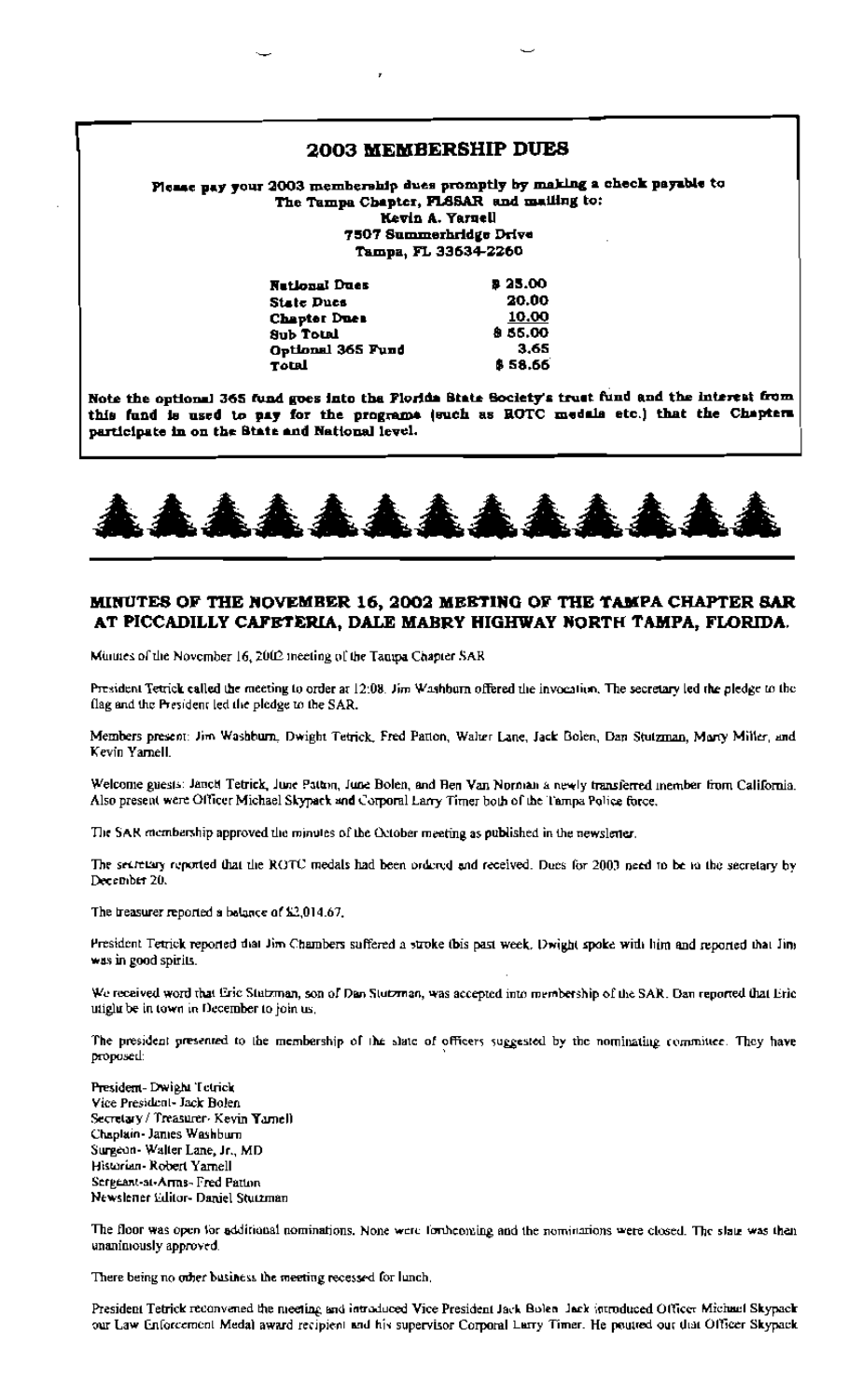had a significant record as compared with his fellow officers. Even though he is just doing his job, his statistics indicate that he accomplishes a great deal in any given day.

Vice President Bolen introduced Corporal Timer who gave a brief testimonial to the fine work done by Office Skypack. Several stories told by the Corporal clearly illustrate Office Skypack's dedication to the police force and to our community.

Vice President Bolen then introduced Office Skypack who spoke briefly about his love for the work. He is soon to start his tenth year on the force. Next week he will begin night duty in the Tampa Heights section of town but has had a number of different assignments on the force.

A short questions and answer session followed.

President Tetrick presented the Law and Enfarcement Award to Officer Skypack.

June Bolen won the 50/50 carning \$9.00 for her and \$8.00 for the chapter.

President Tetrick led the recessional and Jim Washburn gave the benediction. The meeting adjourned at 1:19 pm.

Respectfully submitted,

Kevin Yamell Chapter Secretary



## DECEMBER IN THE REVOLUTION

#### Dec. 13, 1776

Major General Charles Lee was captured by British Light Dragpons at the Widow White's tavern in Basking Ridge, New Jersey. Story is told that the dragoons celebrated in such earnest that they insisted the Major General's horse get drunk with them.

### December 25, 1776

Washington crossed the Delaware River on that stormy night. The river, at McKonkey's Ferry, is 1,000 feet wide. The boats used by the Army were Durham boats. They were forty to sixty feet long and pointed at each end like a cance and generally had an eight-foot beam. The boats, built by Robert Durham, could carry 15 tons of iron ore, pig iron, or other supplies. These boats ferried 2,400 Continentals across the Delaware on that far from mild Christmas night.

#### December 26, 1776

Washington attacks and defeats the Hessians at Trenton, New Jersey.

#### December 19, 1777

The Continental Army begins its winter encampment at Valley Forge, Pennsylvania. A city of log huts was constructed by orders of the commander, George Washington. Squads were formed of 12 men and each squad was to build its hut. The hut was 16 feet deep, 14 feet wide, and 6  $\%$  feet high; the hut had a front door but no windows. A fireplace and chinney were in the back for heat. The gaps in the logs were filled with clay. The roof was constructed with any material available. The bedding was straw that covered wood slats.



Dwight Tetrick, Tampa Chapter President, awards Mrs. Elesnor Purser of the Women's Reserve U.S. Marine Corps, the SAR Certificate of Appreciation for her talk in September about the Women Marines in the Second World War.